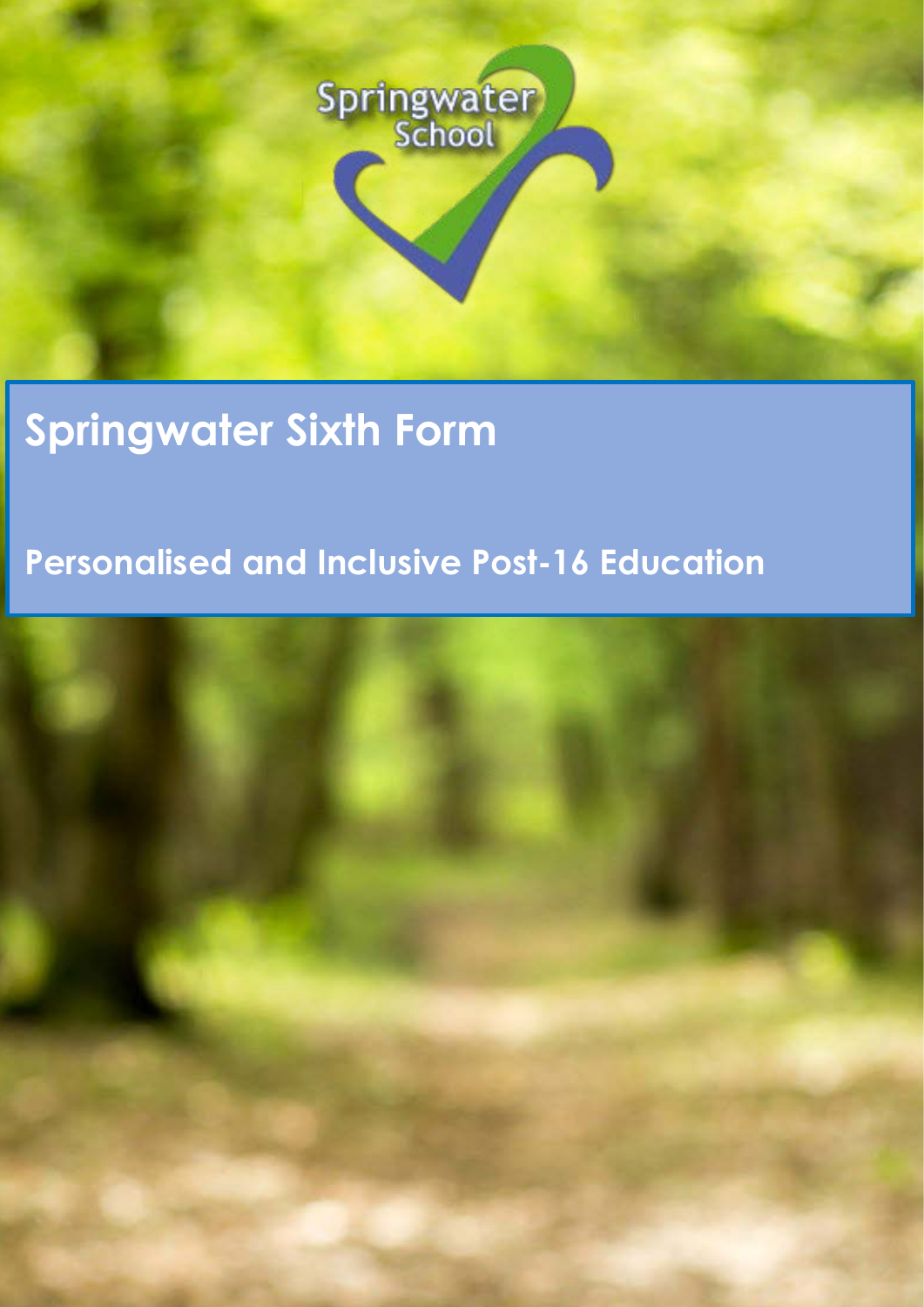# About us

At Springwater Sixth Form, we recognise that our students have specific, diverse and individual educational needs. Each student has an individualised timetable and personalised curriculum that is tailored to their aspirations. The curriculum is based on preparing students for adulthood and allows students to obtain relevant academic accreditations. We cultivate students' social, emotional, physical, and ethical development, foster creativity, promote psychological well-being, stimulate a rich and fulfilled life, explore core beliefs, encourage social engagement and develop empathy. Our aim is that our students leave Springwater post-19, as independent and autonomous as possible with the skills to make their own choices in life, whether this is at home, in activities, for courses of further study, or employment.



Student life at Springwater Sixth Form is underpinned by our vision and key values:

## Vision

**A**spire, **C**hallenge and **E**mpower

Our vision is that "all learners access outstanding teaching and facilities personalised to their individual learning needs, within a happy, confident and proud school".



## Values

**A**chieve

**S**elf Esteem

**P**ositive

**I**nclusive and friendly

**R**espect (dignity)

**E**njoyment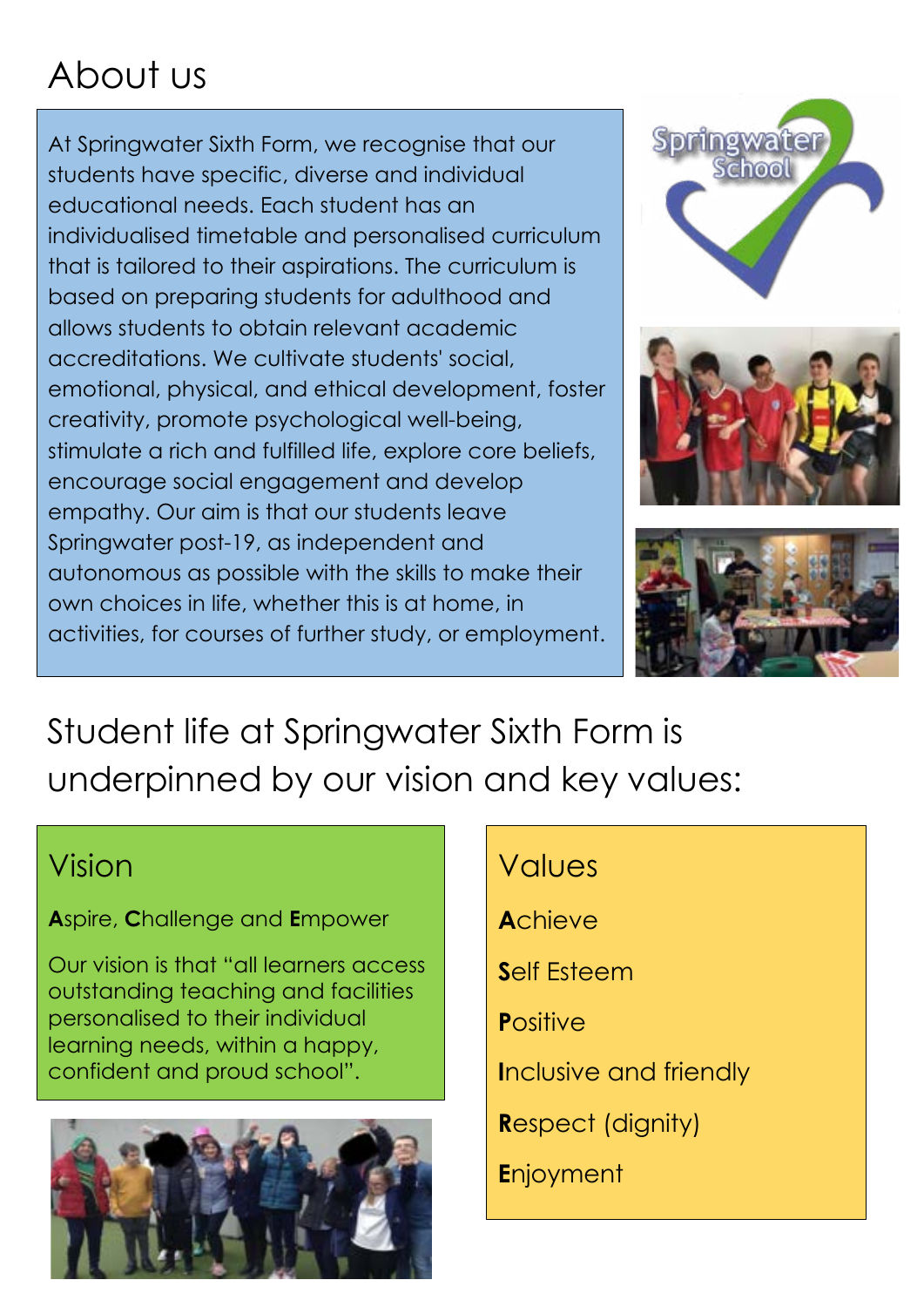# Aims of the Sixth Form Curriculum

- Driven by the intention to prepare students for adulthood and independence.
- Provision of a curriculum that focuses on students' long-term aspirations.
- Pupils develop self-esteem, confidence and self-awareness.
- Supporting students to access local facilities and to participate in community events.
- Enhance and develop communication skills.
- The provision of individualised learning pathways and a bespoke curriculum.
- Supported work experience opportunities and internships.
- Students experience extended transition through college links courses (off site learning).
- A curriculum that is designed and directed by the students and other stakeholders.
- To play an important part in maintaining and improving our local community.





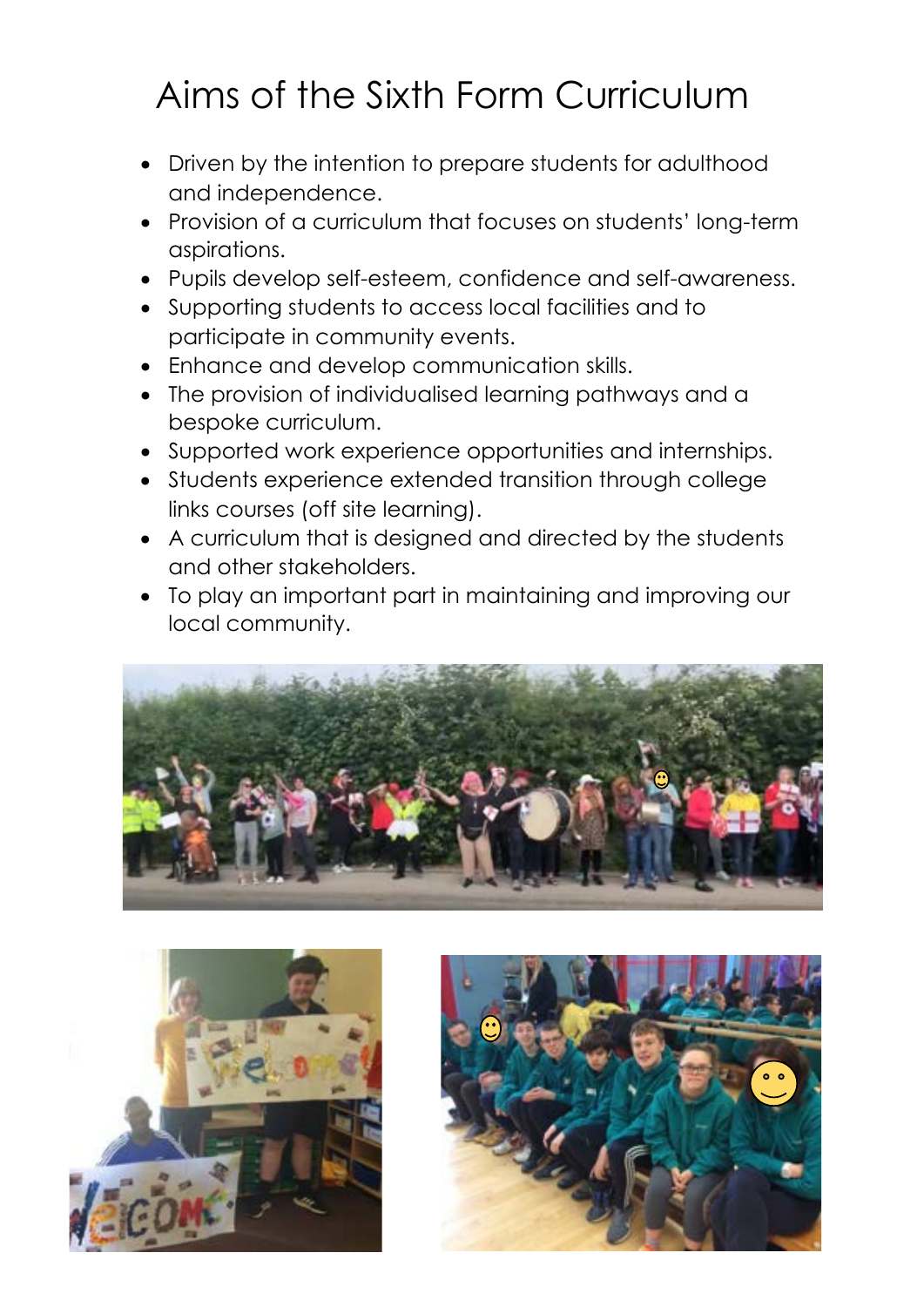# Sixth Form Development Pathways

### **Sensory Development**

The sensory pathway aims to deliver a full sensory pupil-driven curriculum

### **Towards Independence**

With 3 main pathway focuses; Community, Independent Living Skills, Creativity and **Wellbeing** 

### **Being Independent**

Supporting independence, promoting rights and responsibilities. Equipping students with the skills and tools for independent living

### **Employment and Independence**

Preparing students with the skills they need to step into the world of work

Functional Maths and English. Off site work experience, internships, job coaching, accessing local facilities independently, independent travel.

## AIM ACTIVITIES AWARDS

Movement Therapy Rebound therapy Hydro Therapy Music Therapy

Accessing local facilities, using libraries, leisure centres, cafes and shops. Travel training. Shop, cook, eat. **Enterprise** 

Functional Maths and English. Work related learning and experience. Using public transport to access local facilities, shop, cook eat, Enterprise

ASDAN Diploma

ASDAN Diploma John Muir Award Q-Arts Award ASDAN short courses

ASDAN Diploma **NCFE Functional** Maths and **English** 

Duke of **Edinburgh** Award

ASDAN Diploma

NCFE Functional Maths and English

> Duke of **Edinburgh** Award

Supported Internship

I Can Lead Award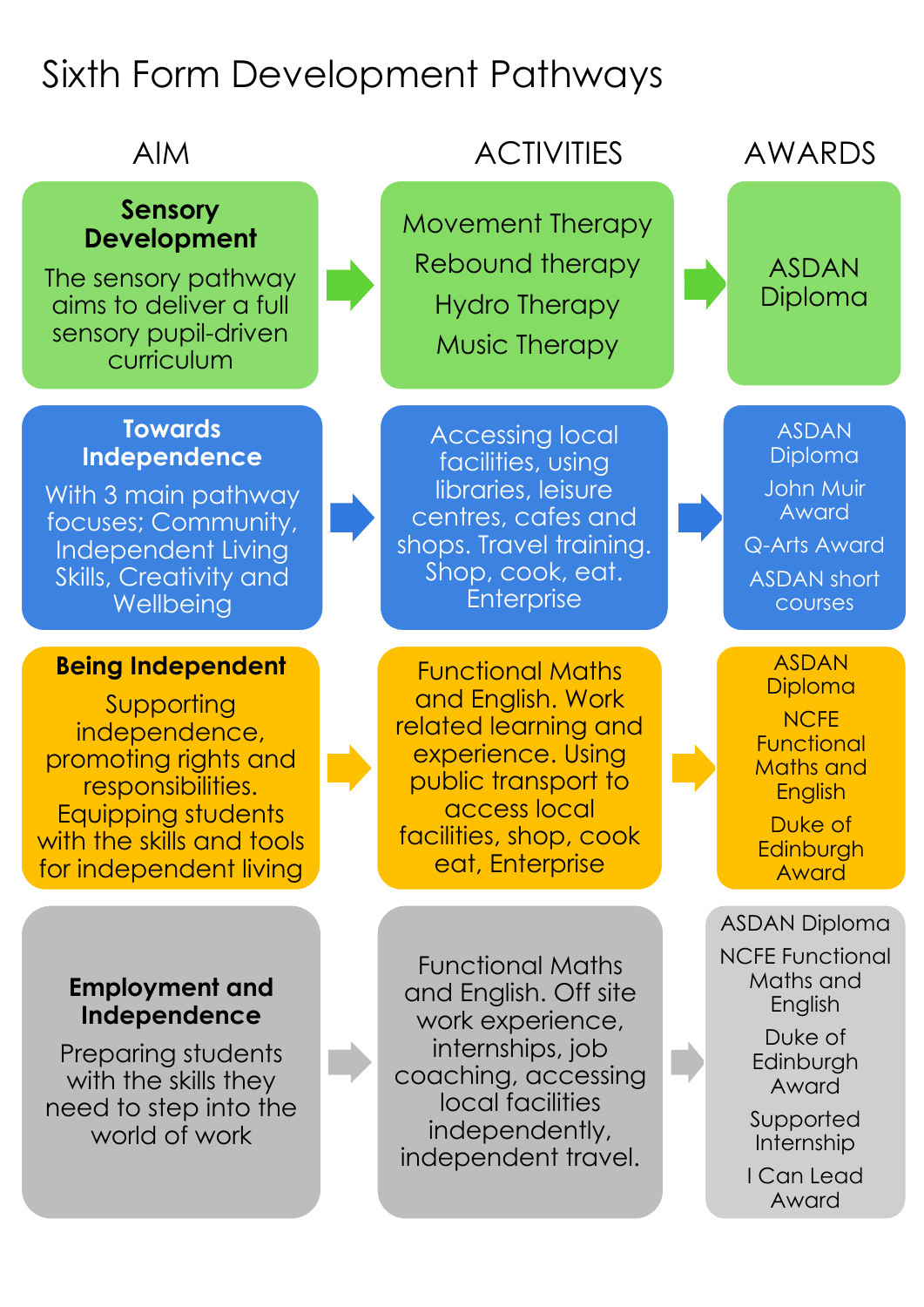# Towards Independence Pathway

### **Shop, Cook, Eat**

Students make collaborative decisions about what they would like to make for lunch each week. They plan for this within a set budget. They visit a local supermarket and shop for ingredients with as much independence as possible. Back at school students work together to follow simple instructions and prepare their lunch.









### **Developing Independent Living Skills: Being Healthy.**

Students explore their understanding of how to look after themselves through physical, personal care and healthy eating-based activities.

### **Caring for the Environment**

Students explore environmental issues and participate in activities that help the environment both at home and in the local community







### **PE/Dance and Sports**

Students take part in activities to develop their communication, co-ordination skills and physical health. Activities may involve individual or group work activities.

### **Creative Activities**

Students have regular opportunities to engage and express their opinion in creative and sensory art activities. Led by student choice, students will explore a range of different creative activities through art, music, drama, dance and crafts.





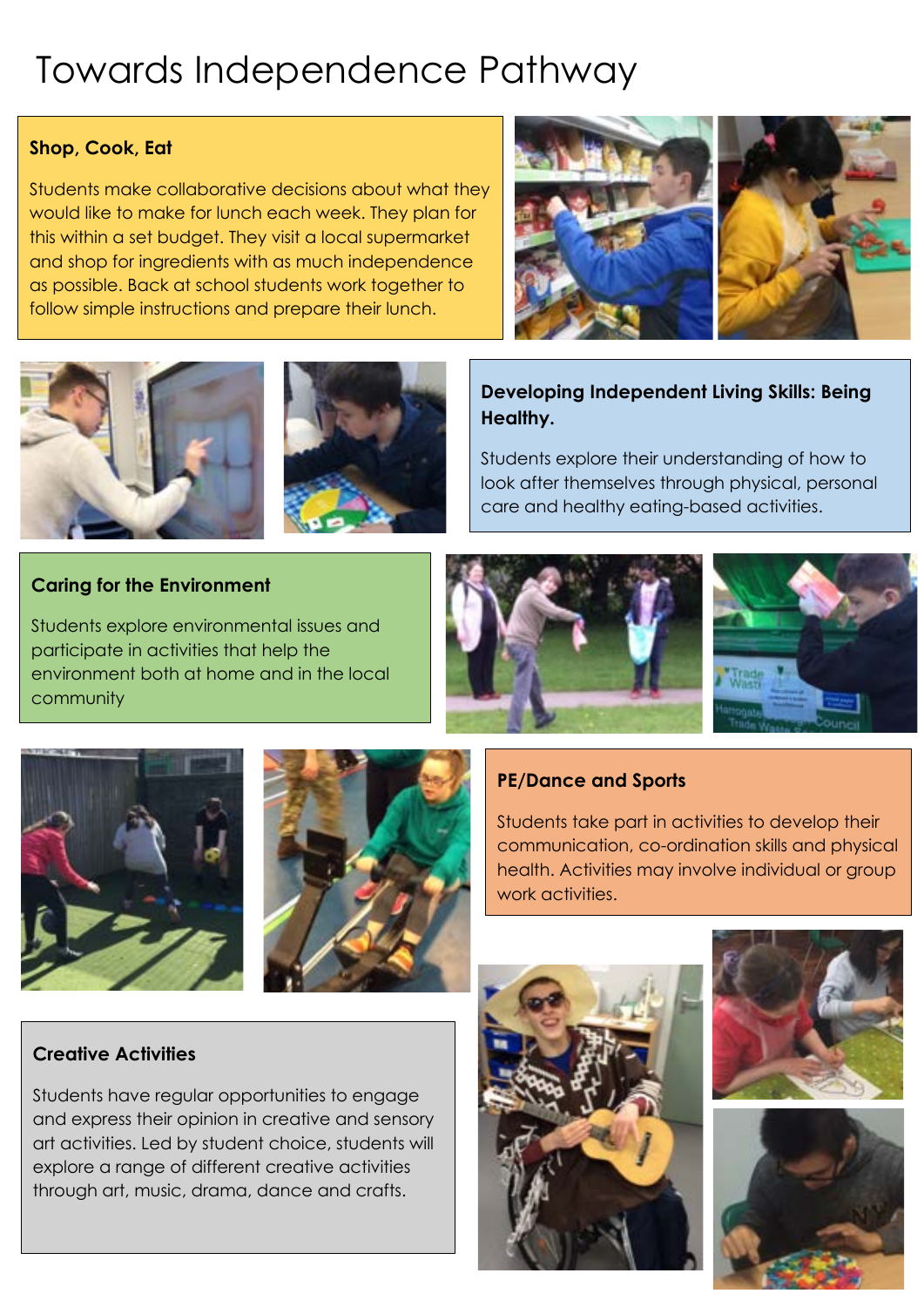### **Functional Numeracy and Literacy**

Students focus on numeracy and literacy relevant for independent living through a range of relevant and real-life experiences. Weekly timetables opportunities and daily sessions will give opportunities to embed new skills and support students to apply them.







### **Learning for Life (Living in the Wider World)**

Every week students explore different countries and cultures to recognise that there is a wider world around them.

### **Travel Training**

Students work on their awareness of risks when travelling and learn how to safely travel around the local community independently.









### **Enterprise**

Students work as a group to plan and prepare a project, create the items and sell them. They also have the opportunity to participate in established enterprise projects.

### **Forest Schools**

Students participate in a range of outdoor and craft activities that will increase their resilience, confidence and self-esteem. Students will enhance their wellbeing through a connection with nature and the outdoors.





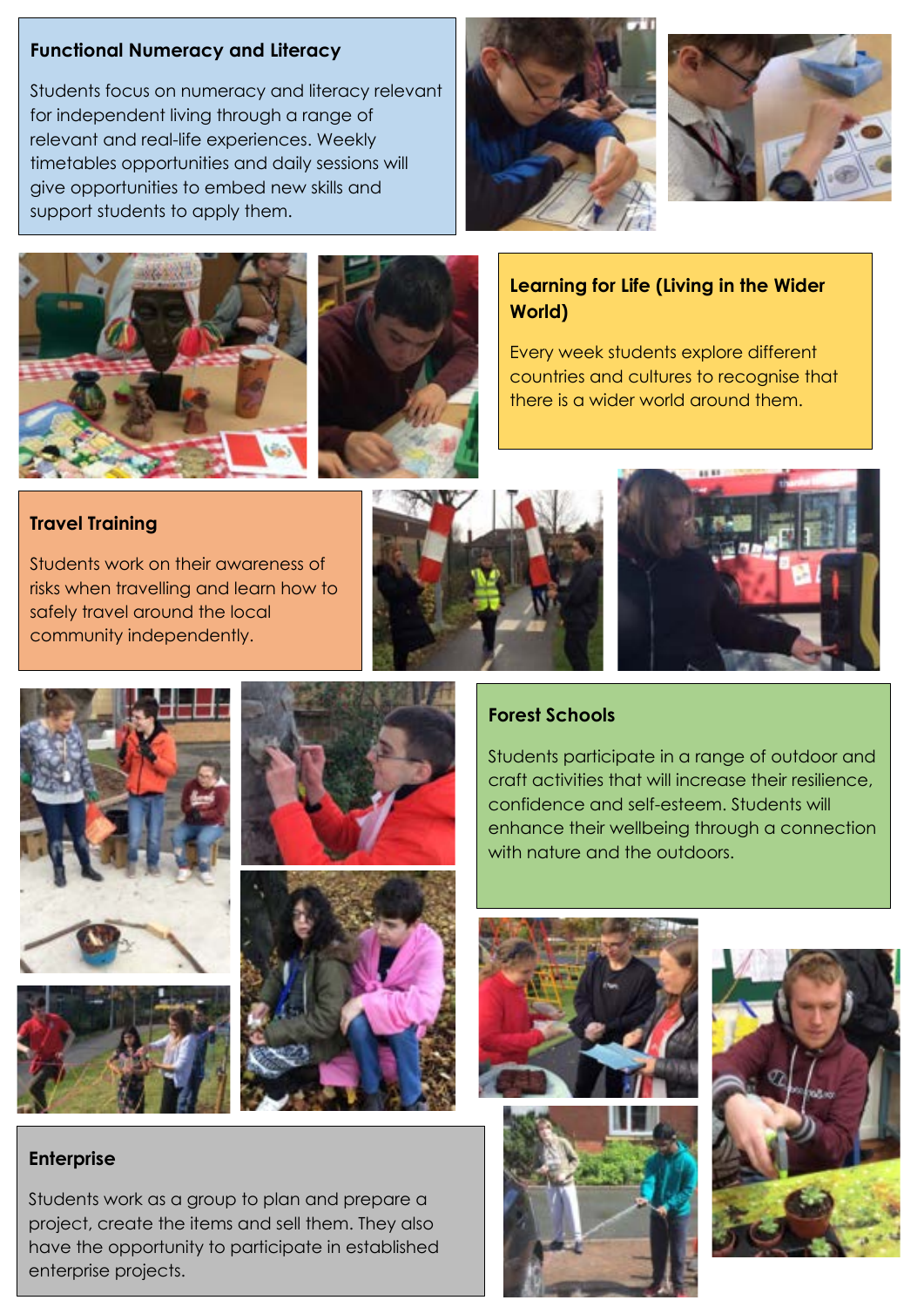### **Q Arts**

Students use ICT to research different types of artwork. They recreate these using a range of tools and techniques. This develops their confidence and gives a sense of enjoyment from the work they create.



### **Developing Independent Living Skills: Keeping Safe**

Students explore simple health and safety advice and learn how to keep themselves safe at school and home.

### **Growing and Caring for Plants**

Students develop their understanding of how to help plants grow through supported ownership of care of the school allotment and greenhouse.





### **Therapies**

Students participate in therapies that support their physical and sensory needs such as, the Movement Programme, Rebound therapy and Swimming

**Headspace and Mindfulness**

Students have the opportunity to participate in activities that support their physical and mental health. This includes sports, yoga, walking, rebound therapy and pamper sessions.



**Preparing Food and Drink** 

Students develop their independence by making a small range of snacks and drinks. Students follow instructions/recipes and learn about the risks involved in tasks and the measures they need to put in place.



#### **John Muir**

Students work towards the John Muir Award and have opportunities to connect with and enjoy nature.





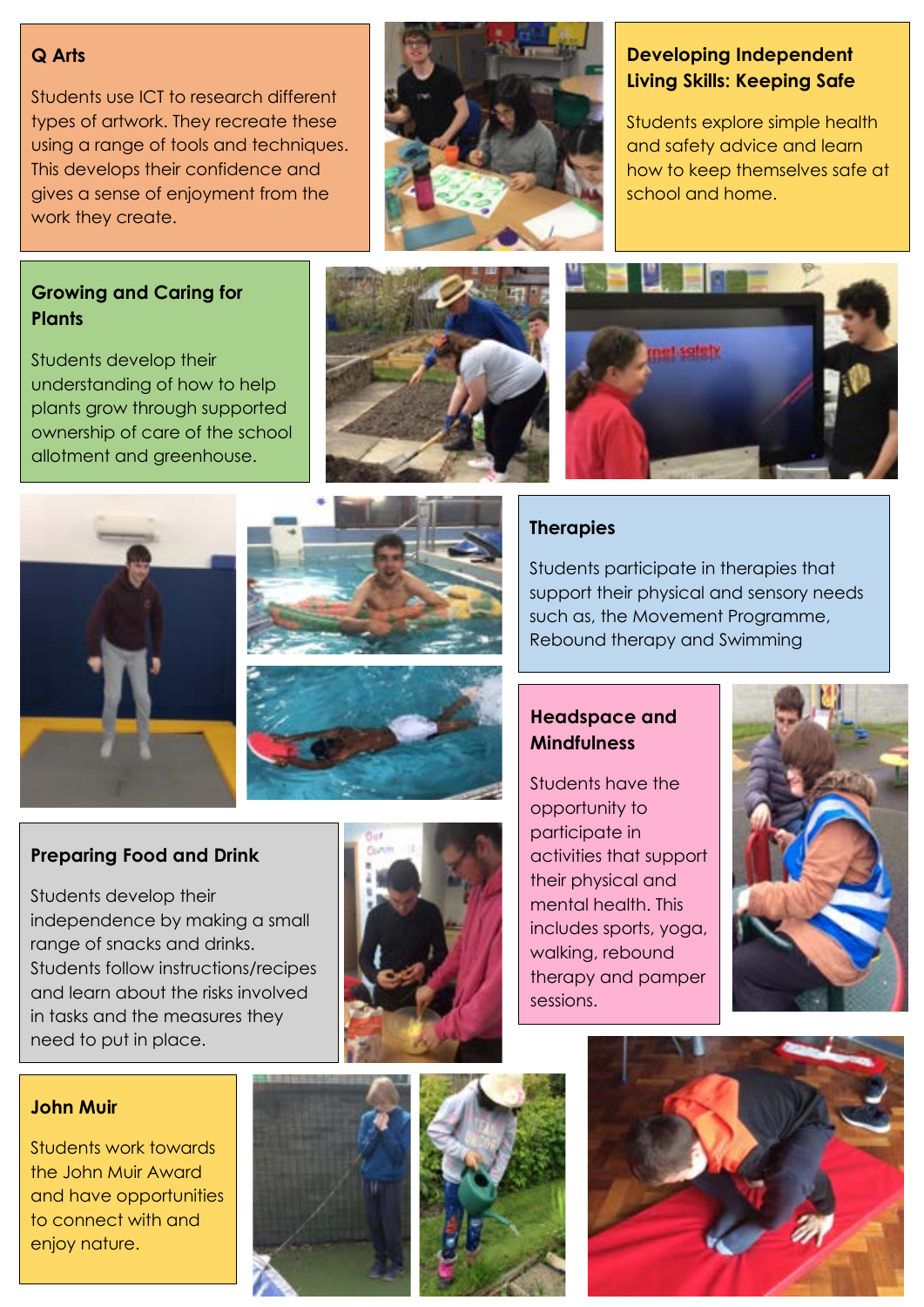# Being Independent and Employment Pathway

### **Shop, Cook, Eat**

Students make collaborative decisions about what they would like to make for lunch each week. They plan for this within a set budget. They visit a local supermarket and shop for ingredients with as much independence as possible. Back at school students work together to follow simple instructions and prepare their lunch.

### **Preparation for Work**

Students develop their skills and knowledge ready for employment. They practice writing CV's and prepare for interviews. They embed their knowledge through role play, and work placements in school such as, social café and business enterprise sessions.

### **Preparation for Adulthood**

Students prepare for adulthood in a weekly focussed session on four key areas: Education and employment, health, independent living and community inclusion.



#### **Environmental Awareness**

Students focus on environmental issues and human impact on the environment. They focus on how they can reduce their own impact.



#### **Creative Media**

The aim is to promote confidence and selfawareness in a fun, fast paced environment. Students create their own video and produce a series of audio and visual projects.

#### **Functional Maths**

Students develop their confidence in their use of fundamental mathematical knowledge and skills following the NCFE entry level syllabus. Students develop their understanding by applying their skills to simple mathematical problems.



### **Performing Arts**

Students learn how to produce plays/musicals. They are able to express themselves creatively, work together and provide feedback on performances.

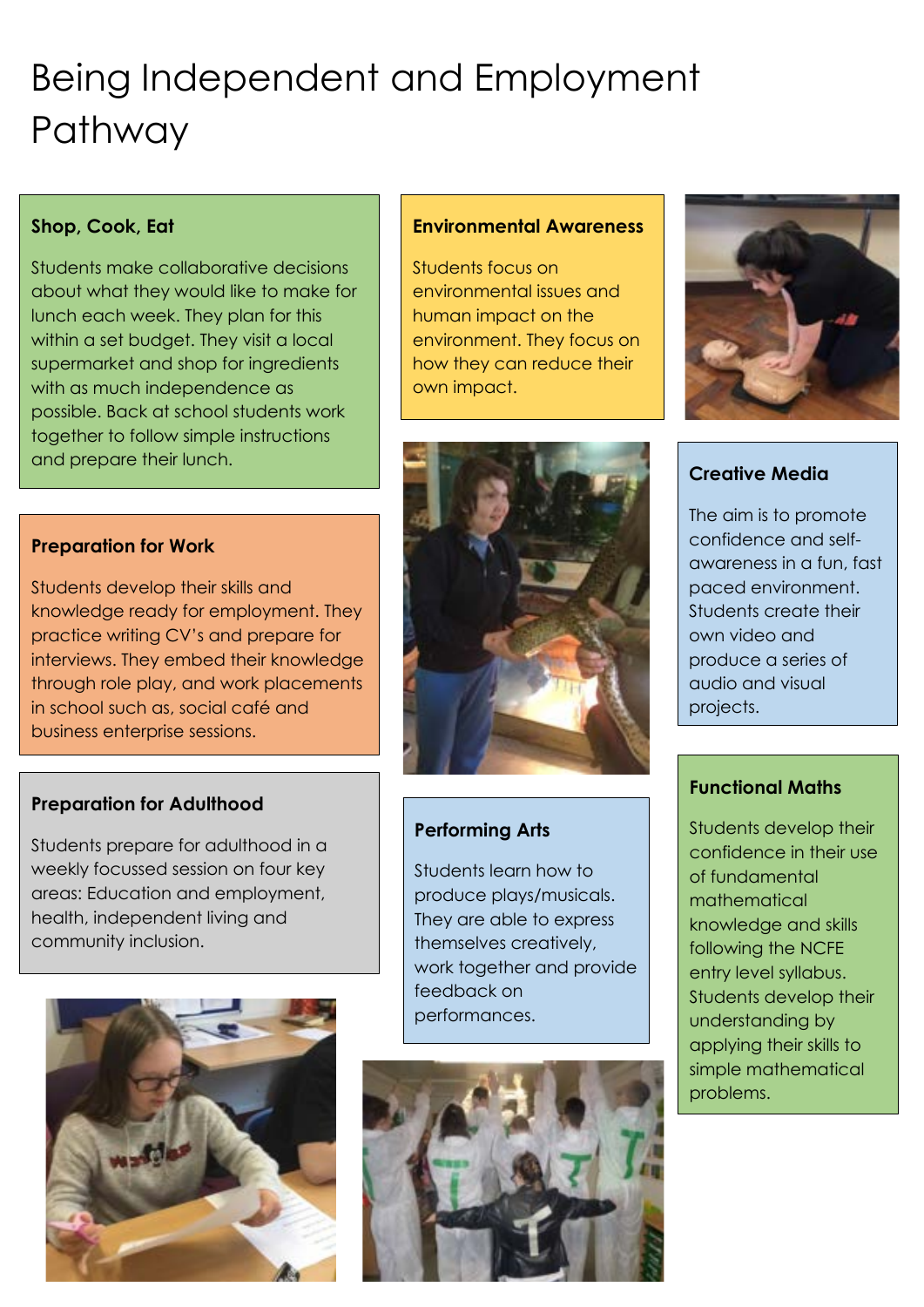#### **Duke of Edinburgh**

Students have the opportunity to achieve the Duke of Edinburgh award. They attend weekly sessions in preparation. This allows them the opportunity to build their confidence, resilience skills and friendship groups.



#### **Sports Leaders**

Students work on the I Can Lead Award with weekly sessions on the skulls and qualities needed for leadership, communication, skills and strategies. It is also an opportunity for students to focus on teamwork and participate in sporting events.



### **Headspace and Mindfulness**

Students have the opportunity to participate in activities that support their physical and mental health. This includes sports, yoga, walking, rebound therapy and pamper sessions.

### **Functional English**

Students focus their English skills to real life situations such as, sending an email, texting, reading books and leaflets and learn how to accurately complete application forms.

### **ICT**

Students work towards their Entry Level ICT Functional Skills accreditation, developing practical, transferrable skills in ICT in order to work confidently, effectively and independently in life.



#### **Business Enterprise**

Students have a weekly opportunity to research, budget, shop, create and advertise their business within a group environment.

#### **Making the most of leisure time**

Students develop their knowledge, understanding and experience of taking part and planning social/leisure activities. They have the opportunity to plan these events in school.



### **Personal Safety in the Home and Community**

Students develop their awareness of risks in the home and community and are supported to develop strategies to help reduce those risks and challenged to make decisions.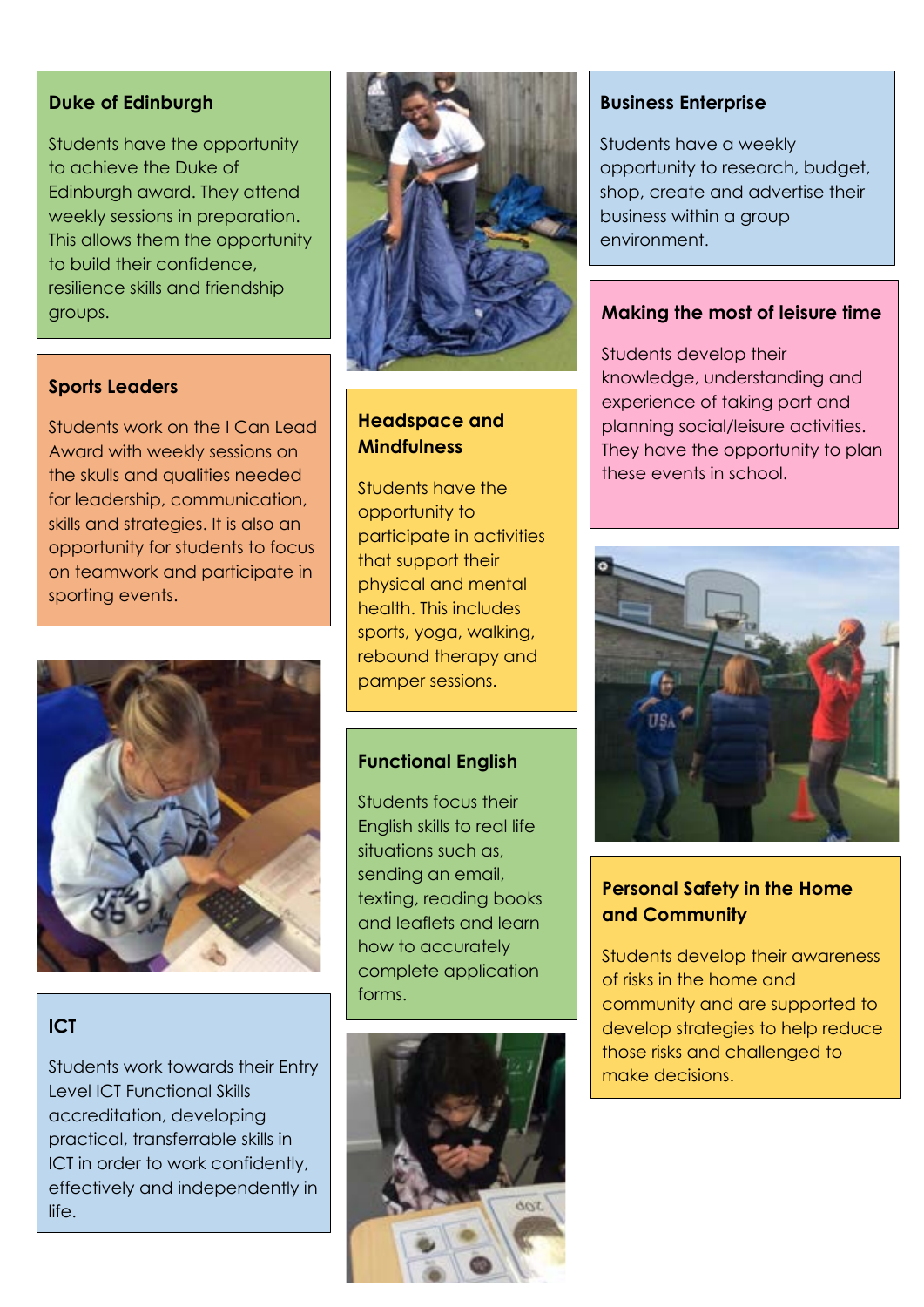# Onsite Facilities

### Sensory Room

A fully functioning sensory room dedicated to sensory experiences. Includes a bubble tube, fibre optic.



### Interaction zone

A dedicated room for sensory experience including swings and an interactive projector.



### Swimming pool

A 25 sqm pool with changing and hoisting facilities enabling access for all students.

### Rebound Centre

A sunken trampoline with soft flooring and walls. Complete with hoisting facilities.

### Playground

Equipped with swings, a slide, scooters and activity resources.



A fully air-conditioned, minibus with a tail lift to facilitate student educational visits.





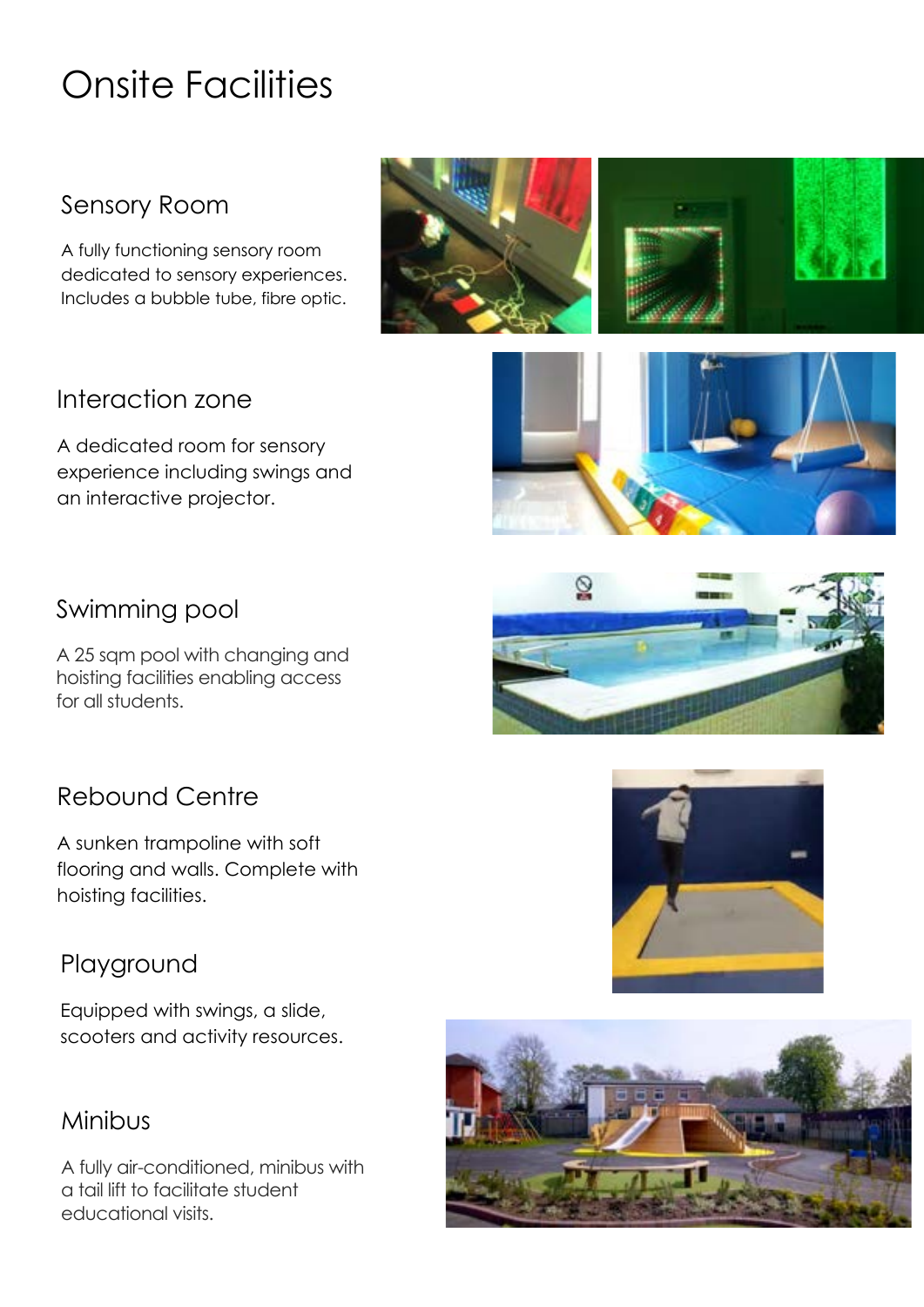# Partnership Plan

At Springwater Sixth Form, we work with a multidisciplinary team to support our learners to reach their full potential.

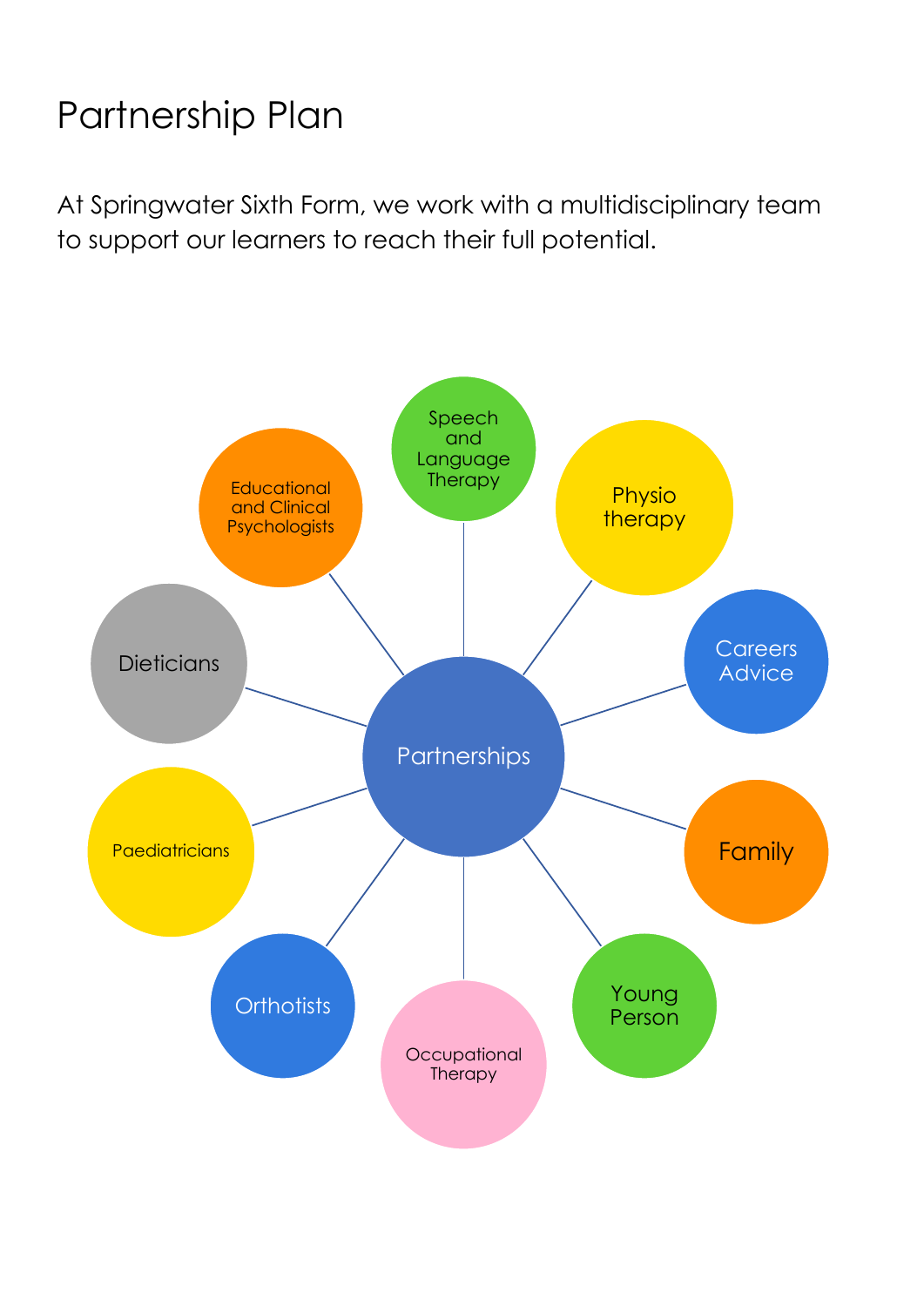# Work Experience

At Springwater Sixth Form, we aim to support our students prepare for adulthood by offering them the opportunity to undertake supported work experience placements in the local community. Prior to placement, students receive thorough preparation for work training in school. Placements are scheduled on a weekly basis and are matched to students based on their long-term ambitions. Students are accompanied by a familiar staff member until they feel comfortable to attend independently.

### **Our current approved providers:**

- Cogs Café
- Living Potential Farm
- Scope
- Living Room Café
- So, Bar, Eats and Grill
- St Michaels
- Foolifoot Riding School
- Art of Hair
- Oliver's Fish and Chip Shop
- **Starbeck Primary School**
- Coco Tan Nail Bar
- Harrogate Borough Council Gardening Team



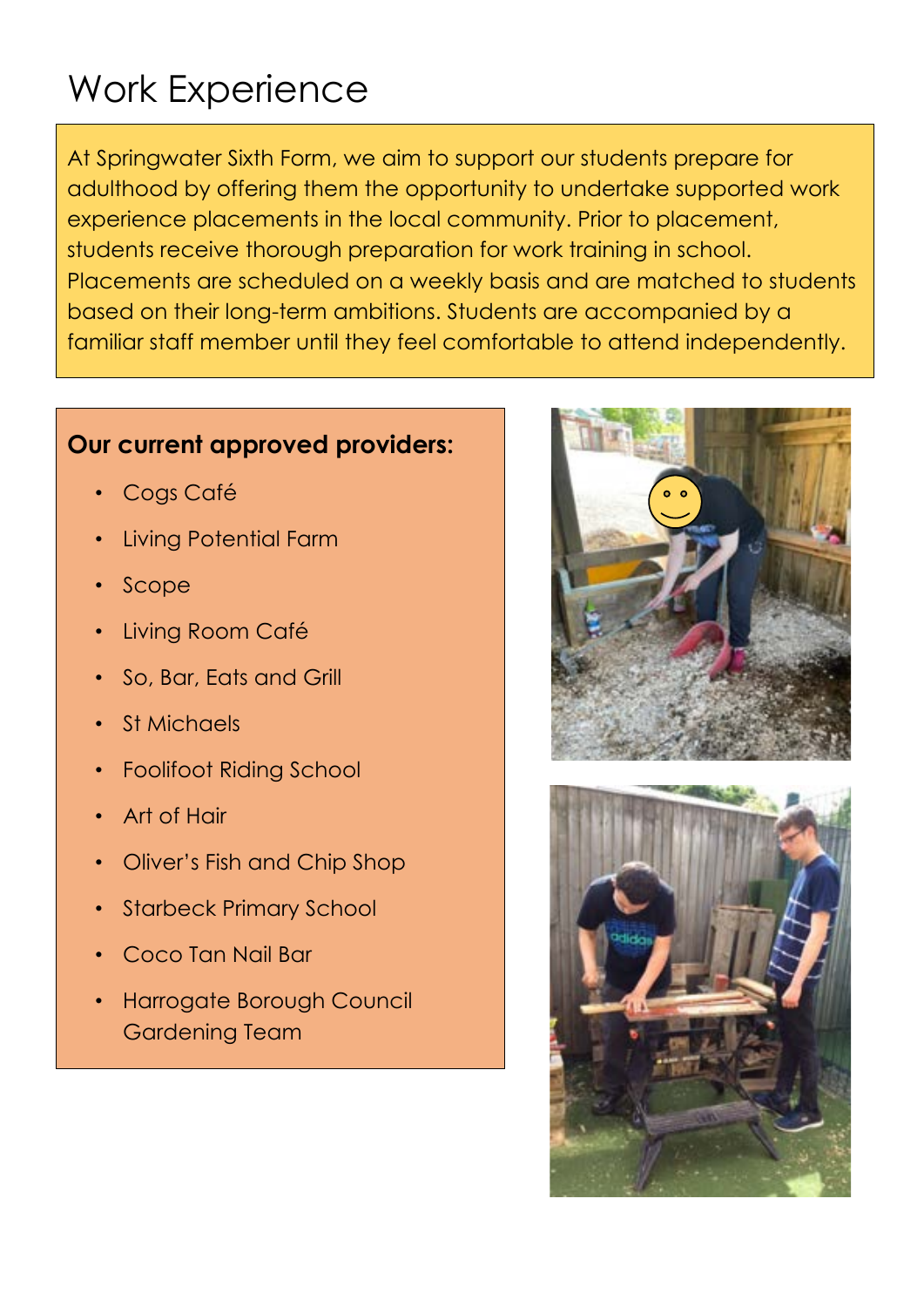# Supported Internship

At Springwater Sixth Form, we aim to offer a supported internships programme within the next few years.

Supported internships are a structured study programme based primarily at an employer. They enable young people aged 16-24 with an Education, Health and Care plan to achieve sustainable paid employment by equipping them with the skills they need for work, through learning in the workplace. Supported internships are unpaid, and last for a minimum of six months. Wherever possible, they support the young person to move into paid employment at the end of the programme. Alongside their time at the employer, young people complete a personalised study programme which includes the chance to study for relevant substantial qualifications, if appropriate, and English and maths.

The aim of supported internships is to prepare young people with complex needs for paid employment by:

- Supporting them to develop the skills valued by employers.
- Enabling them to demonstrate their value in the workplace.
- Developing confidence in their own abilities to perform successfully at work.
- the offer of a paid job from an employer, possibly the employer who hosted the intern's work placement.
- Building up experience for a CV, demonstrating that the young person has the skills and willingness to work.
- Changing the perception of employers about employing people with learning difficulties and/or disabilities.
- Improving skills in English and maths that enable the young person to be better prepared for work, including handling money, interacting with the public, and practising interview skills.
- Becoming independent travellers.